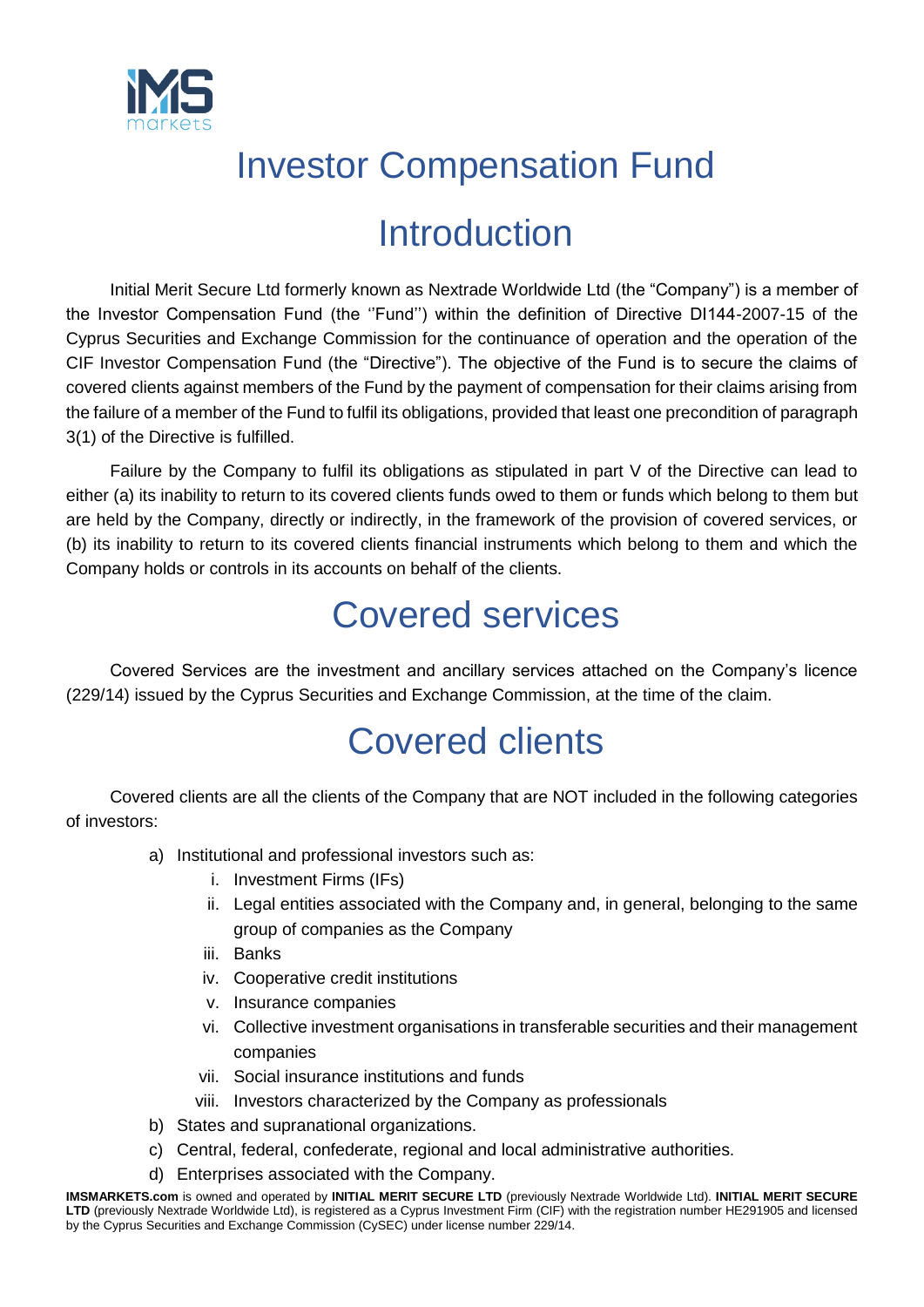

- e) Managerial and administrative staff of the Company.
- f) Shareholders of the Company, whose participation directly or indirectly in the capital of the Company amounts to at least 5% of its share capital, or its partners who are personally liable for the obligations of the Company, as well as persons responsible for the carrying out of the financial audit of the Company, such as its qualified auditors.
- g) Investors having an enterprise connected with the Company and in general, of the group of companies to which the Company belongs, positions or duties corresponding to the ones listed in paragraphs (e) and (f) above.
- h) Second degree relatives and spouses of the persons listed in paragraphs (e), (f) and (g), as well as third parties acting for the account of these persons.
- i) Investors whose claim arises out of transactions involving individuals who have been convicted of a criminal offence for these transactions, pursuant to the Concealment, Investigation and Confiscation of Proceeds from Criminal Activities Act 1996 as amended.
- j) Investors-clients of the Company responsible for facts pertaining to the Company which have caused its financial difficulties or have contributed to the worsening of its financial situation or which have profited from these facts.
- k) Investors in the form of a company, which due to its size, is not allowed to draw a summary balance sheet in accordance with the Companies Law or a corresponding law of a member state of the European Union.

# Procedure for initiating the compensation payment

The Fund initiates the compensation payment procedure when at least one of the following circumstances is satisfied:

- a) The Cyprus Securities and Exchange Commission has determined by resolution that the Company is unable to meet its obligations arising from its investors-clients' claims, in connection with the covered services it has provided, as long as such inability is directly related to the Company's financial position which has no realistic prospect of improvement in the near future, or
- b) A judicial authority has, on reasonable grounds directly related to the financial circumstances of the Company, issued a ruling which has the effect of suspending the investors' ability to lodge claims against it.

Following the decision to initiate the compensation payment process in accordance with paragraphs (a) or (b) above, the Fund publishes in at least three newspapers of national coverage, the invitation to the covered clients to make their claims against the Company arising from covered services, designating the procedure for the submission of the relevant applications, the deadline for their submission and their content.